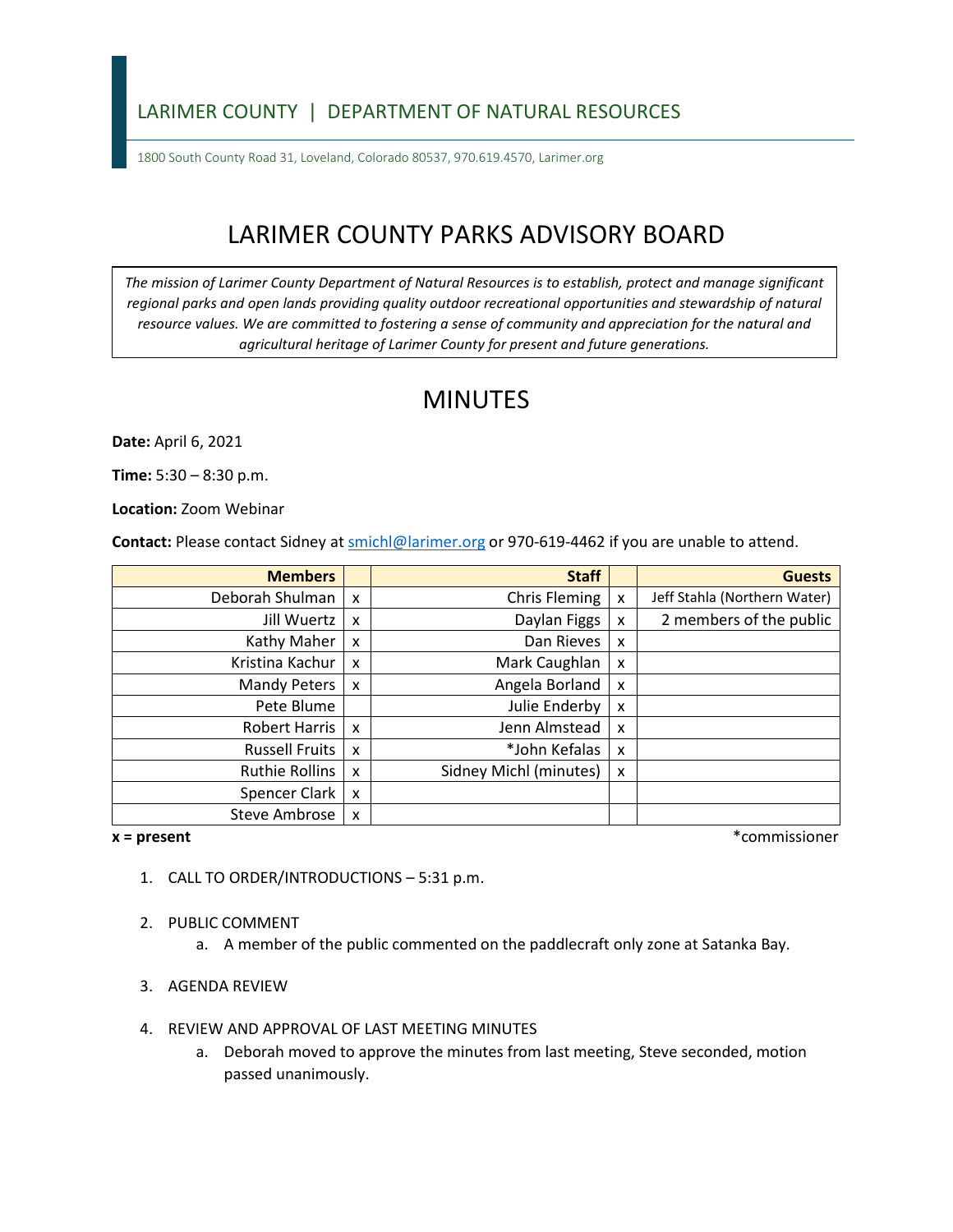#### 5. INFORMATION & ANNOUNCEMENTS

- a. Natural Resource events for this month: [larimer.org/naturalresources.](https://www.larimer.org/naturalresources)
- b. To sign up for Parks Advisory Board updates, go to [apps.larimer.org/subscriptions.cfm,](https://apps.larimer.org/subscriptions.cfm) enter your email, click "Subscribe," and check the "Parks Advisory Board" box.

#### 6. UPDATES & REPORTS

- a. Park District updates Dan/Mark
	- i. Dan warm weather over the weekend was a preview of summer visitation, staff will be very busy leading up to Memorial Day. Boating opened April 1st and ANS shelters are on the ground. Still working on hiring seasonal positions, applications were low this year due to late hiring dates and complications with new software system. Annual work plan was approved by USBOR and projects are moving forward. Ranger Excellence School was approved by the County Health Department and will be held mid-May.
	- ii. Mark staff have been busy prepping for boating season and ANS shelters will hopefully be complete next week. Repairing ice and snow damage at the Marina before it opens. Similar challenges in filling seasonal ANS/ranger positions. Four rangers responded to a suicide call at Duncan's Ridge yesterday and successfully maintained visitor safety. Staff continue to train and prepare as these incidents rise.
	- iii. Daylan circled back to the paddlecraft only zone on the west side of Satanka Bay. The new separation of paddlecraft use from motorized boating was implemented in response to record visitation in 2020 and the exponential rise in paddlecraft concentration at HT. The zone will ensure greater safety of all visitors on the water.
		- 1. Mark explained Satanka is the most popular area for paddlecraft at HT because the cove is easily accessible. Crowding and paddler rescues have been ongoing issues.
		- 2. Commissioner Kefalas asked about public involvement in the decision. Daylan noted public safety challenges and explained the decision was ultimately led by management.
		- 3. Deborah advocated for the public safety component and mentioned it still allows fishing via paddlecraft.
		- 4. Kathy asked if there is a similar zone at Carter Lake, Dan said the west side of the lake is a designated wakeless area.
		- 5. Mandy asked if there will be more decisions to separate user groups in coming years. Daylan said not on the reservoirs but the HTMOS Management Plan update will allow user groups to ask for specific trail opportunities. DNR aims to provide multipurpose trails/bodies of water but population growth, technology changes, etc. create management challenges. The goal is to approach these decisions with an inclusive lens.
		- 6. Ruthie asked if the zone is permanent, Mark affirmed and said it's one component of many that will increase safety and accessibility at

This meeting will be recorded and archived according to law. Votes require a quorum. Public can view agenda and minutes at: <https://www.larimer.org/boards/parks-advisory-board/minutes>

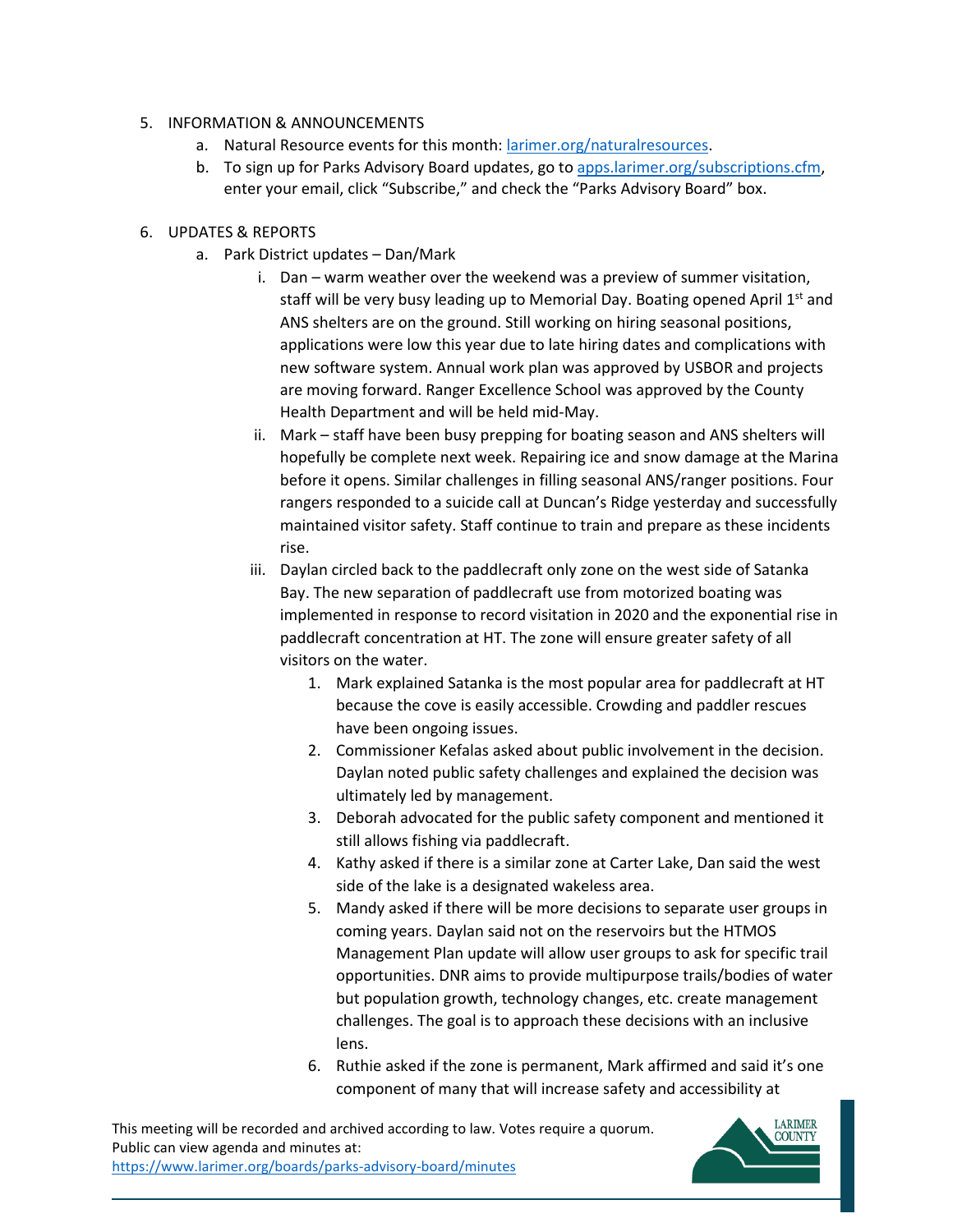Satanka. Other plans include adding a turn-lane, constructing a 60 vehicle parking lot, and installing more parking signs.

7. Jill asked about DNR's plan to increase visitor education and water/boating etiquette. Mark explained the marinas/paddleboard concessionaires are utilized as education tools and rangers perform boat patrol. Education and Volunteer staff are also working on direct messaging.

#### 7. DISCUSSION ITEMS

- a. Volunteer Engagement Julie/Angela
	- i. Julie introduced herself to the board as DNR's Education and Volunteer Specialist and provided an overview of the volunteer engagement program.
	- ii. Volunteers assist staff to meet our department needs in various ways. A few examples:
		- 1. Trail and facility maintenance projects (litter clean-up, cabin prep, campsite refurbishment, tree planting and watering, etc.)
		- 2. Public and school education programs
		- 3. Ranger assistance (VRA program, parking assistance, etc.)
		- 4. Campground hosts
	- iii. Staff and volunteer support:
		- 1. 1 full-time volunteer coordinator equivalent; 18 staff liaisons
		- 2. 200 individual on-going volunteers
		- 3. 35 annual group volunteer projects
	- iv. Volunteer efforts:
		- 1. Annual average volunteer hours (2017-2019): 19,583
		- 2. 2020 annual volunteer hours: 16,113 (small decrease due to cancellation of group activities to follow COVID health and safety guidelines)
- b. Grants/Partnerships overview Jenn
	- i. Jenn provided an overview of funding sources from the last 3 years, totaling \$16.1M. Between all these projects, 63 cents of every dollar spent was leveraged through grants, partnerships, and donations.
		- 1. Landowner donations \$605k (4%)
			- a. Steputis CE \$300k
			- b. Pittington CE \$300k
			- c. Rimrock OS mineral rights \$5k
		- 2. Partnerships \$2.9M (18%)
			- a. City of Fort Collins \$2.84M (96%)
			- b. Northern Water \$116k (4%)
			- c. Friends of Larimer County \$8.5k (<1%)
		- 3. Grants \$12.5M (78%)
			- a. Capital improvements \$9.9M (64%)
				- i. HT and CL Reservoir infrastructure project

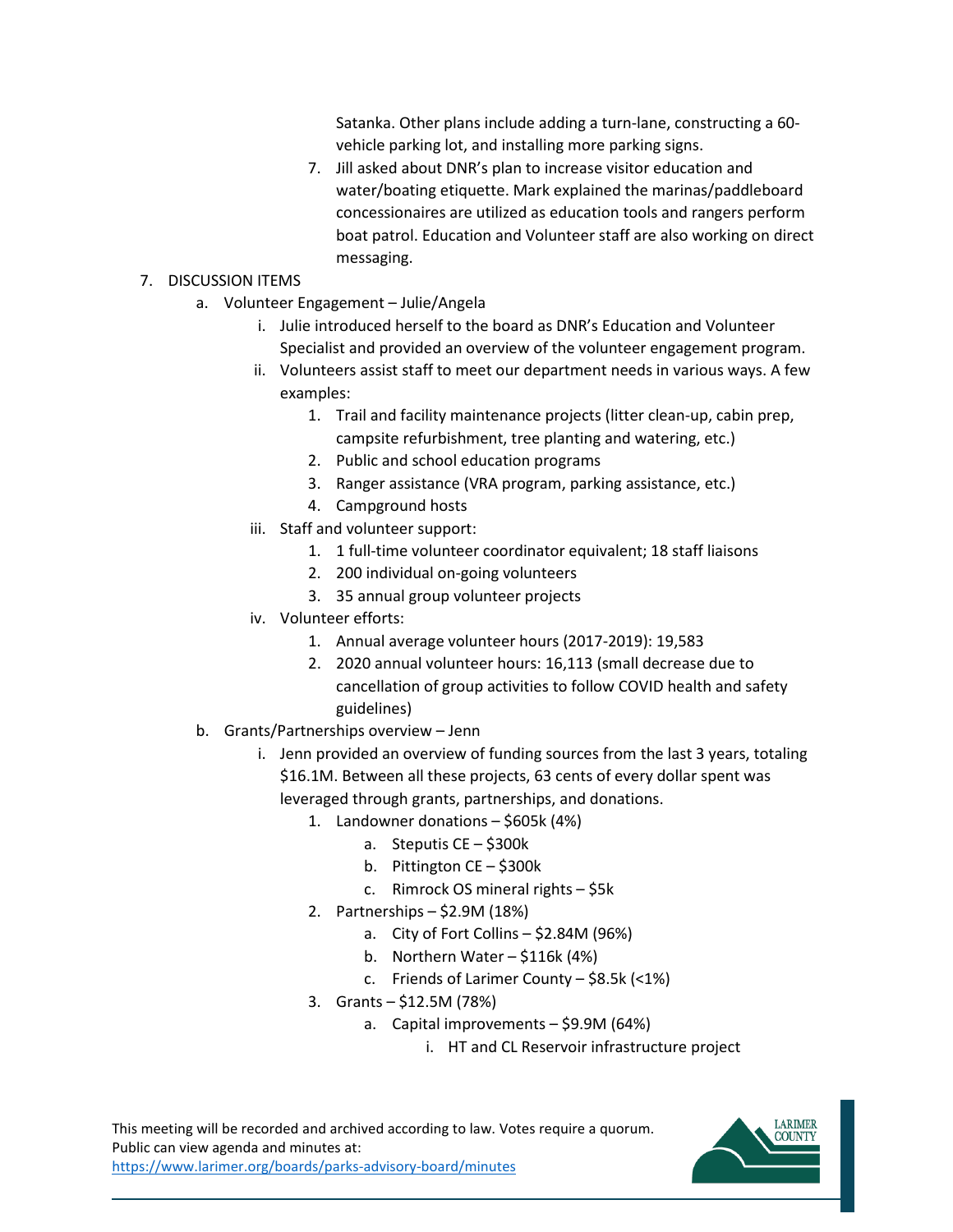- 1. Central Federal Lands Highway Administration (FLAP grant) – \$8.6M (74%)
- 2. LCDNR \$3M (26%)
- ii. Sky View Campground at CL
	- 1. GOCO \$475k (25%)
	- 2. Friends of  $LC $2k$  (<1%)
	- 3. LCDNR \$1.4M (75%)
- iii. Poudre River Regional Trail Initiative
	- 1. GOCO \$432k (20%)
	- 2. CDOT \$399k (19%)
	- 3. LCDNR \$1.3M (61%)
	- 4. Friends of  $LC 53k$  (<1%)
	- 5. CPW (pending) \$250k (TBD)
- b. Restoration  $-$  \$1.5M (10%)
	- i. Poudre River Restoration and Resiliency project at RBOS
		- 1. CO Dept. of Local Affairs \$974k (78%)
		- 2. GOCO \$100k (8%)
		- 3. CPW \$153k (12%)
		- 4. LCDNR \$29k (2%)
- c. Acquisition  $-$  \$3.6M (23%)
	- i. RMOS inholding acquisitions (Gallegos)
		- 1. City of Fort Collins \$1.1M (50%)
		- 2. LCDNR \$1.1M (50%)
	- ii. Laramie Foothills Mountains to Plains 2020 expansion project
		- 1. City of Fort Collins \$1.7M (30%)
		- 2. GOCO \$812k (14%)
		- 3. Friends of LC \$3.5k (<1%)
		- 4. LCDNR \$3.2M (56%)
- d. Forestry \$260k (2%)
	- i. Colorado State Forest Service \$144k (44%)
	- ii. Northern Water \$116k (36%)
	- iii. LCDNR \$66.5k (20%)
- e. Weed management \$120k (1%)
	- i. LC Early Detection Rapid Response crew
		- 1. CO Dept. of Agriculture \$129k (53%)
		- 2. LCDNR \$107k (47%)
- ii. Ruthie asked about the Friends of Larimer County, Jenn explained they are a small, non-profit organization dedicated to supporting our parks and open lands through fundraising and select projects.
- iii. Jill asked about future grant opportunities. Jenn said some are TBD, the department continues to seek opportunities for grants that align with capital projects. Daylan mentioned funds from the American Rescue Plan Act.